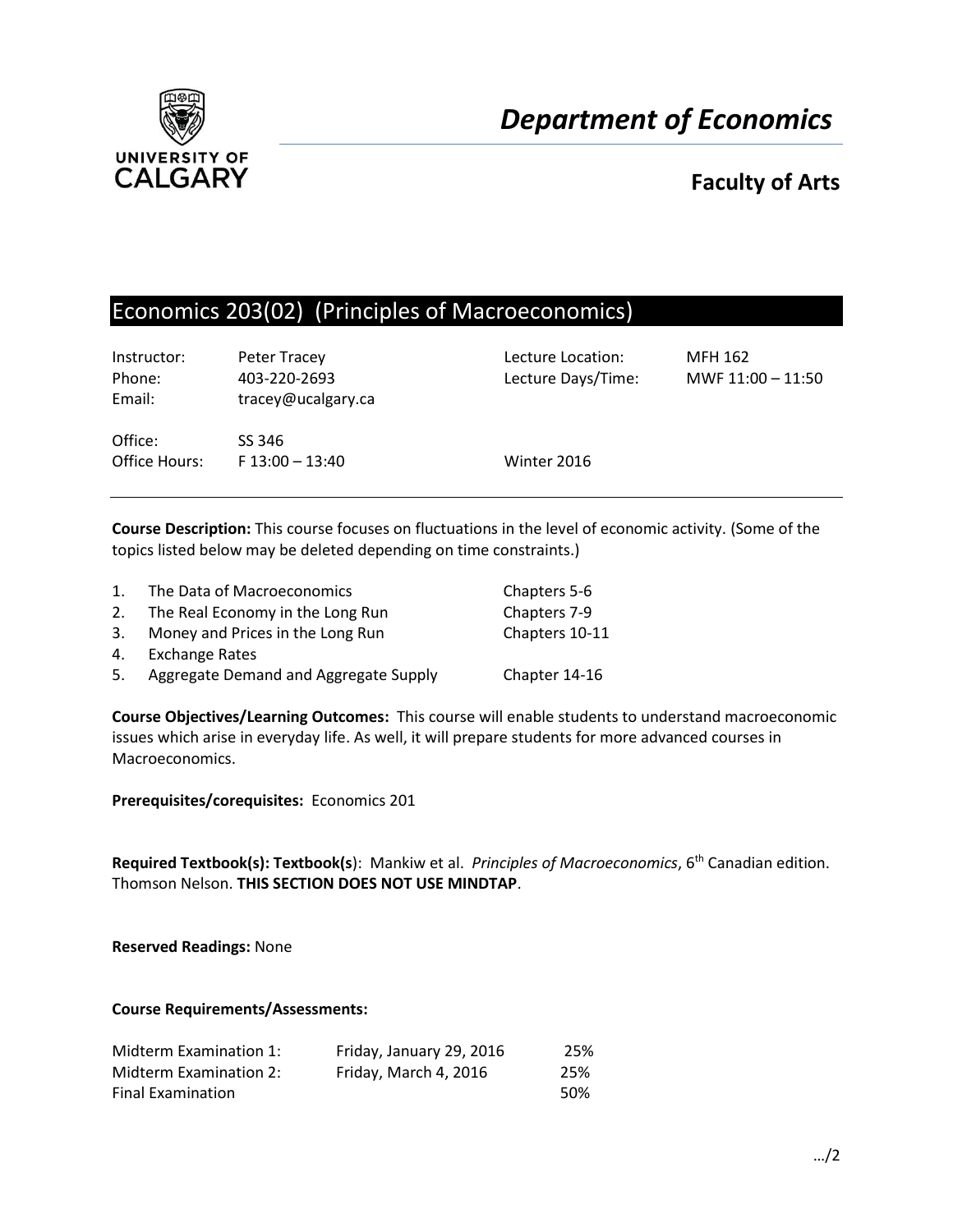**Desire2Learn** This course will make use of the Desire2Learn (D2L) platform. Students who are registered in the course can log on at [http://d2l.ucalgary.ca](http://d2l.ucalgary.ca/) through their student centre. Please note that D2L features a class e-mail list that may be used to distribute course-related information. These e-mails go to your University of Calgary e-mail addresses only.

## **Grade Determination and Final Examination Details**

Department of Economics Criteria for Letter Grades. Economics professors use the following criteria when assigning letter grades:

| Grade        | Grade<br>Point | Description                                                                                            | Grade | Grade<br>Point | Description                                                                                                                                                 |
|--------------|----------------|--------------------------------------------------------------------------------------------------------|-------|----------------|-------------------------------------------------------------------------------------------------------------------------------------------------------------|
|              | Value          |                                                                                                        |       | Value          |                                                                                                                                                             |
| A+           | 4.00           | Outstanding                                                                                            | $C+$  | 2.30           |                                                                                                                                                             |
| A            | 4.00           | Excellent-superior performance,<br>showing-comprehensive<br>understanding of subject matter            | C     | 2.00           | Satisfactory - basic understanding of<br>the subject matter                                                                                                 |
| A-           | 3.70           |                                                                                                        | $C -$ | 1.70           | Receipt of a grade point average of<br>1.70 may not be sufficient for<br>promotion or graduation. (See<br>individual undergraduate faculty<br>regulations.) |
| $B+$         | 3.30           |                                                                                                        | D+    | 1.00           |                                                                                                                                                             |
| <sub>B</sub> | 3.00           | Good - clearly above average<br>performance with knowledge of<br>subject matter generally<br>complete. | D     | 1.00           | Minimal pass - marginal<br>performance; generally insufficient<br>preparation for subsequent courses<br>in the same subject.                                |
| $B -$        | 2.70           |                                                                                                        | F     | $\mathbf{0}$   | Fail - unsatisfactory performance or<br>failure to meet course requirements                                                                                 |
|              |                |                                                                                                        |       | $\mathbf{0}$   | Incomplete - unsatisfactory (effective<br>January 2007)                                                                                                     |

## **Grading Scale**

| A+ | $97 - 100$ | B  | 79 - 83   | $C-$ | $60 - 64$ |
|----|------------|----|-----------|------|-----------|
| А  | $92 - 96$  | В- | 76 - 78   | D+   | $55 - 59$ |
| А- | $89 - 91$  | C+ | $73 - 75$ |      | $50 - 54$ |
| B+ | 84 - 88    |    | $66 - 72$ |      | $0 - 49$  |

Tests and final exams are marked on a numerical (percentage) basis, then converted to letter grades. The course grade is then calculated using the weights indicated above.

A passing grade on any particular component of the course is not required for a student to pass the course as a whole.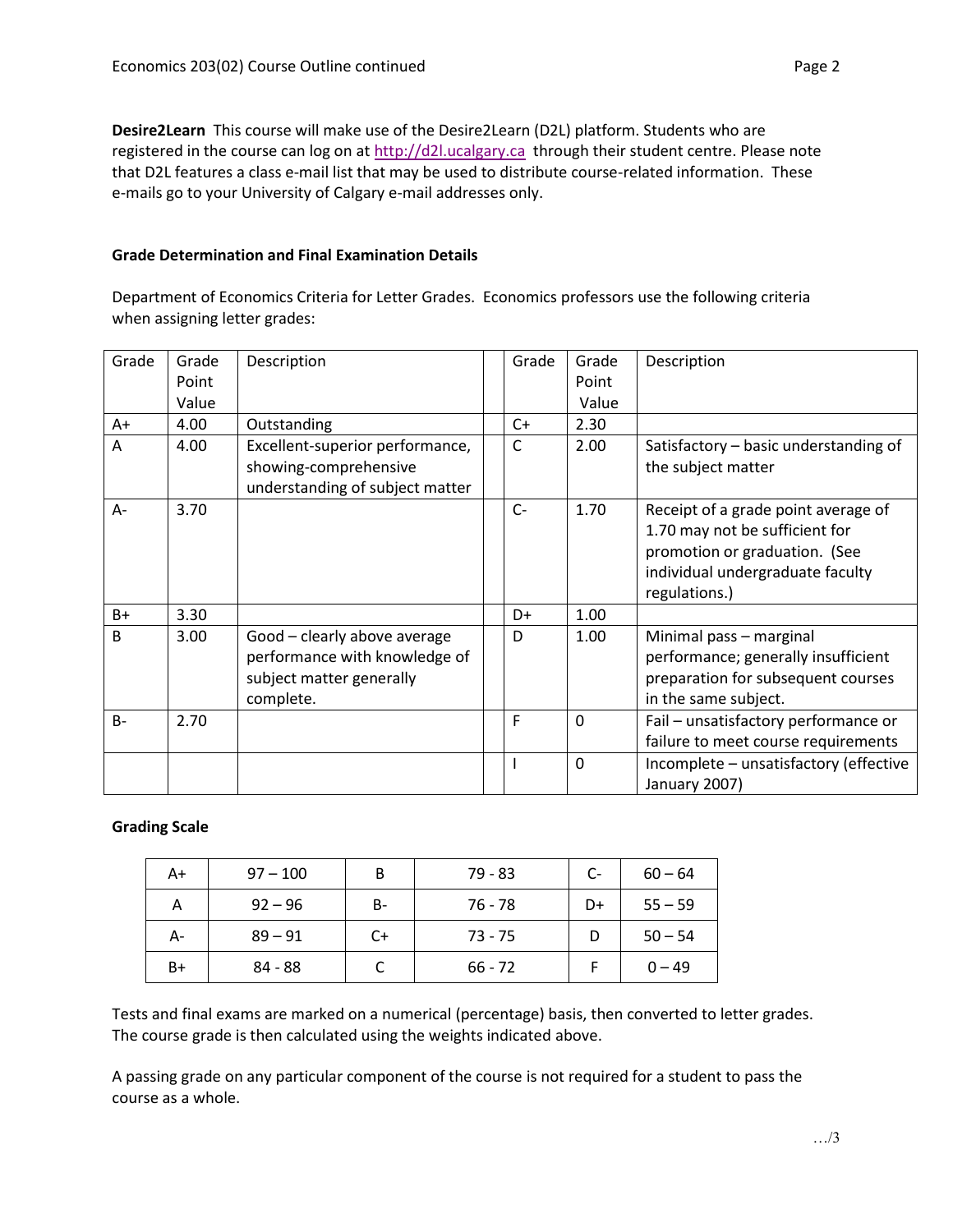There will be a Registrar scheduled final examination, held in a gymnasium. It will last for 2 hours. Nonprogrammable calculators **WILL** be allowed during the writing of tests or final examinations.

Tests and exams **WILL** involve multiple choice questions.

### **Reappraisal of Grades**

**For reappraisal of graded term work, see Calendar I.2 <http://www.ucalgary.ca/pubs/calendar/current/i-2.html>**

#### **For reappraisal of final grade, see Calendar I.3 <http://www.ucalgary.ca/pubs/calendar/current/i-3.html>**

A student who feels that a piece of graded term work (e.g., term paper, essay, test) has been unfairly graded, may have the work re-graded as follows. The student shall discuss the work with the instructor within 15 days of being notified about the mark or of the item's return to the class; no reappraisal of term work is permitted after the 15 days. If not satisfied, the student shall immediately take the matter to the Head of the department offering the course, who will arrange for a reassessment of the work within the next 15 days. The reappraisal of term work may cause the grade to be raised, lowered, or to remain the same. If the student is not satisfied with the decision and wishes to appeal, the student shall address a letter of appeal to the Dean of the faculty offering the course within 15 days of the unfavourable decision. In the letter, the student must clearly and fully state the decision being appealed, the grounds for appeal, and the remedies being sought, along with any special circumstances that warrant an appeal of the reappraisal. The student should include as much written documentation as possible.

## **Plagiarism and Other Academic Misconduct**

Intellectual honesty is the cornerstone of the development and acquisition of knowledge and requires that the contribution of others be acknowledged. Consequently, plagiarism or cheating on any assignment is regarded as an extremely serious academic offense. Plagiarism involves submitting or presenting work in a course as if it were the student's own work done expressly for that particular course when, in fact, it is not. Students should examine sections of the University Calendar that present a Statement of Intellectual Honesty and definitions and penalties associated with Plagiarism/Cheating/Other Academic Misconduct,

<http://www.ucalgayr.ca/pubs/calendar/current/k.html>

#### **Academic Accommodation**

Students seeking an accommodation based on disability or medical concerns should contact Student Accessibility Services; SAS will process the request and issue letters of accommodation to instructors. For additional information on support services and accommodations for students with disabilities Visit [www.ucalgary.ca/access/.](http://www.ucalgary.ca/access/)

Students who require an accommodation in relation to their coursework based on a protected ground other than disability should communicate this need in writing to their Instructor. The full policy on Student Accommodations is available at [www.ucalgry.ca/policies/files/policies/student](http://www.ucalgry.ca/policies/files/policies/student-accommodation-policy_0.pdf)[accommodation-policy\\_0.pdf](http://www.ucalgry.ca/policies/files/policies/student-accommodation-policy_0.pdf)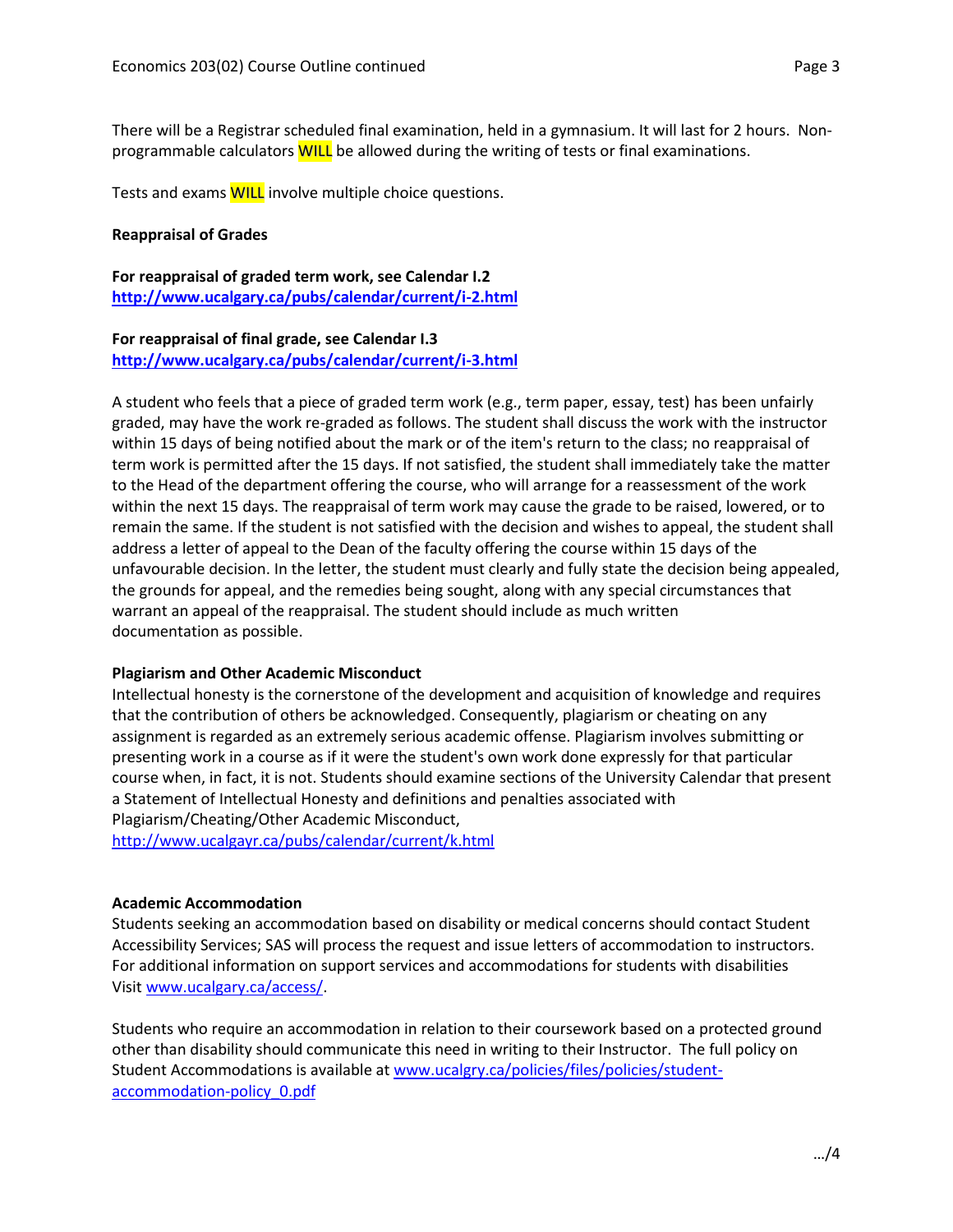# **Absence from a Quiz/Test/Exam**

THERE WILL BE NO MAKEUP OR DEFERRED QUIZZES/TESTS/EXAMS under any circumstances, nor may the quizzes/tests/exams be written early. Students unable to write the quizzes/tests/exams because of documented illness, family emergency, religious observance, or university-sanctioned event will have the weight shifted to the final examination; otherwise a grade of zero will be assigned. If a student cannot write their final exam on the date assigned by the Registrar's Office, they need to apply for a deferred exam [www.ucalgary.ca/registrar/exams/deferred\\_final](http://www.ucalgary.ca/registrar/exams/deferred_final) Under no circumstance will this be accommodated by the department.

## **Notes:**

- 1. Students should be aware of the academic regulations outlined in The University of Calgary Calendar.
- 2. Examinations will not be given prior to the scheduled date.
- 3 **Students will not be given extra time to complete tests and exams.**
- 4. **The classroom is a No-cell-phone-zone. The use of cell phones for any purpose in class is prohibited. Computers may only be used for note-taking purposes.**
- 5. Students will be responsible for all material listed on the course outline, regardless of whether or not the material has been covered in class, unless the instructor notifies the class that the material will not be covered.
- 6. Please note that the following types of emails will receive no response: emails not addressed to anyone in particular; emails where the recipient's name is not spelled correctly; anonymous emails; emails which do not specify the course and section in which you are registered; and, emails involving questions that are specifically addressed on the course outline.

| Date             |                                                                                        |  |
|------------------|----------------------------------------------------------------------------------------|--|
| M Jan. 11        | Lecture begins                                                                         |  |
| F Jan. 22        | Last day to drop full courses (Multi-term) and Fall Term half Courses. No refunds for  |  |
|                  | full courses (Multi-term or Fall Term half courses after this date.                    |  |
| M Jan. 25        | Last day to add or swap full courses (Multi-term) and Fall Term half courses. Last day |  |
|                  | for change of registration from audit to credit or credit to audit.                    |  |
| F Jan. 29        | Fee payment deadline for Fall Term full and half courses                               |  |
| Feb. $14-$       | Reading Week. No lectures. University closed on Family Day                             |  |
| Feb. 21          |                                                                                        |  |
| <b>F Mar. 25</b> | Good Friday. No classes.                                                               |  |
| W Apr. 13        | Winter Term Lectures End.                                                              |  |
|                  | Last day to withdraw with permission from Winter Term half courses.                    |  |
| Apr. 16 - 27     | Winter Term Exam Period                                                                |  |

## **Important Dates**